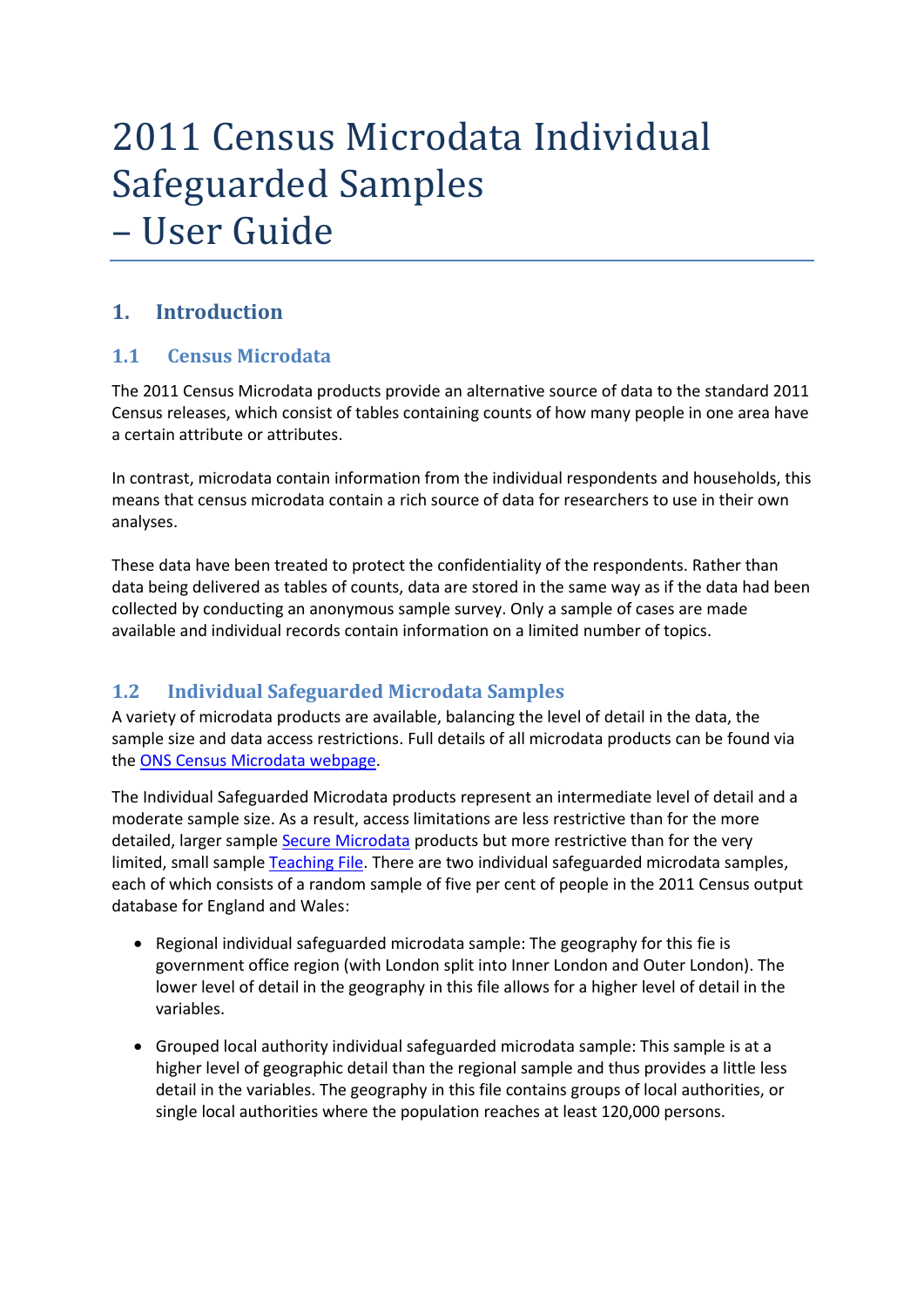Both samples include usual residents, short-term residents and students/school children enumerated at their non-term-time address. Records in both samples also include residents in households and communal establishments.

## **2. About Census Microdata and the Safeguarded Samples**

## **2.1 2011 Census**

Census data are collected every ten years in England and Wales, as governed by the 1920 Census Act. Census day for the 2011 Census was the  $27<sup>th</sup>$  of March 2011. Full information on how the 2011 Census in England and Wales was conducted is available on the 2011 Census page on the [ONS website.](http://www.ons.gov.uk/ons/guide-method/census/2011/index.html)

The 2011 Census is the most complete available source of information on the population. However, despite efforts to reach everyone and obtain the most accurate information possible, no census is perfect and some people are inevitably missed. Further information on how the 2011 Census was conducted and the treatment of missing data is available in the [Quality and](http://www.ons.gov.uk/ons/guide-method/census/2011/census-data/2011-census-user-guide/quality-and-methods/index.html)  [Methods](http://www.ons.gov.uk/ons/guide-method/census/2011/census-data/2011-census-user-guide/quality-and-methods/index.html) section of the [2011 Census User Guide.](http://www.ons.gov.uk/ons/guide-method/census/2011/census-data/2011-census-user-guide/index.html)

## **2.2 UK Censuses and Microdata Products**

The [Office for National Statistics](http://www.ons.gov.uk/ons/guide-method/census/2011/index.html) (ONS) is responsible for carrying out the census in England and Wales. Simultaneous but separate censuses took place in Scotland and Northern Ireland. These were run by the [National Records of Scotland](http://www.scotlandscensus.gov.uk/) (NRS) and the Northern Ireland Statistics & [Research Agency](http://www.nisra.gov.uk/Census.html) (NISRA) respectively.

The 2011 Census Microdata Individual Safeguarded Samples released by ONS covers the countries of England and Wales only. NISRA and NRS have plans to produce similar products for Northern Ireland and Scotland.

## **2.3 Population Base**

The 2011 Census Microdata products include data from the total England and Wales population, which includes usual residents, short-term residents and students living away from home during term-time (categorised in the 'population base' variable).

The main population base for published statistical tables from the 2011 Census is the usual resident population as at census day, 27 March 2011. For 2011 Census purposes, a usual resident of the UK is anyone who, on census day, was in the UK and had stayed or intended to stay in the UK for a period of 12 months or more, or had a permanent UK address and was outside the UK and intended to be outside the UK for less than 12 months.

If the data in microdata samples are not filtered to include only usual residents, results may differ from published statistical tables. Many of the variables included in the Individual Safeguarded samples, however, contain values only for usual residents.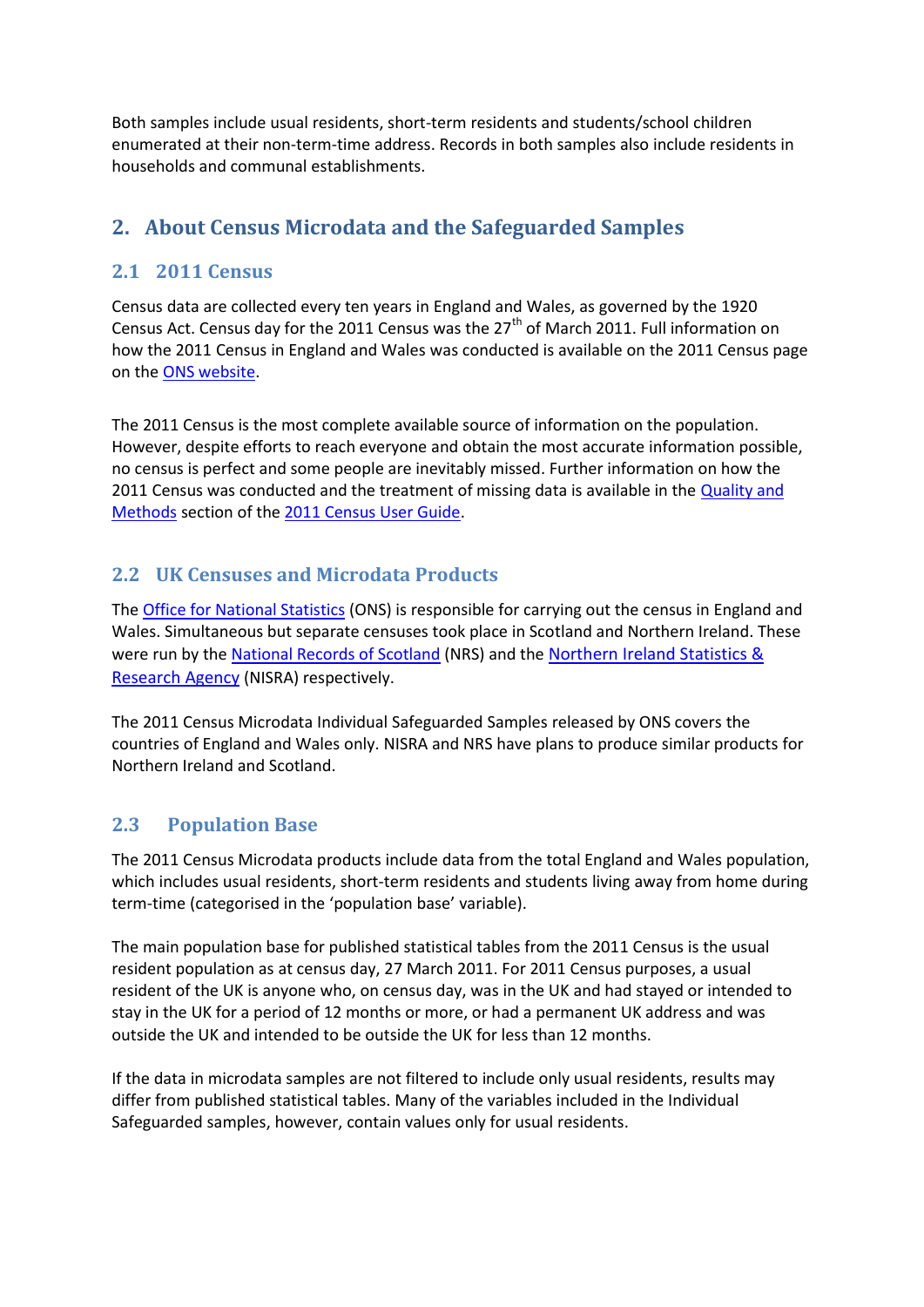Students and schoolchildren in full-time education studying away from the family home were counted as usually resident at their term-time address. Basic demographic information only (name, sex, age, marital status and relationship) was collected at their non-term time ('home' or vacation) address. In this product, information collected at their non-term time address is available by filtering the Population Base variable to include only 'students living away from home during term-time'.

Datasets including both 'students living away from home during term-time' and 'usual residents' could thus include duplicate information on basic demographic variables for some individuals. Therefore careful consideration should be given when choosing the appropriate population base for data exploration, and when comparing findings from 2011 Census Microdata products with published reports.

Residents in communal establishments are included in the Individual Safeguarded samples.

#### **2.4 Geography**

The lowest level of geography for the Individual Safeguarded Micordata (Regional) sample is Government Office Region, with London split into Inner and Outer London. A list of the regions is available in the accompanying [code book.](http://www.ons.gov.uk/ons/guide-method/census/2011/census-data/census-microdata/safeguarded-microdata/index.html)

The lowest level of geography for the Individual Safeguarded Microdata (Grouped LA) product is Local Authority (district/unitary) with populations of at least 120,000 persons. Local Authorities with populations below the 120,000 threshold have been aggregated with neighbouring local authorities. For details on how the local authorities have been aggregated se[e Table 1](#page-4-0) in the appendix. A list of all local authority groups is also available in the accompanying [code book.](http://www.ons.gov.uk/ons/guide-method/census/2011/census-data/census-microdata/safeguarded-microdata/index.html) For consistency with the 1991 individual sample of anonymised records, where possible, groupings of local authorities are based on 1991 geographies and groupings.

#### **2.5 Variables**

A separate [code book](http://www.ons.gov.uk/ons/guide-method/census/2011/census-data/census-microdata/safeguarded-microdata/index.html) is available for each product with details of all variable names and codes, the category names and codes for each variable, and the proportions represented in the sample by each variable category.

Further details on how these variables were derived from the 2011 Census questionnaire, including definitions and derivations, can be found in the [2011 Census variable and classification](http://www.ons.gov.uk/ons/guide-method/census/2011/census-data/2011-census-user-guide/information-by-variable/index.html)  [information document.](http://www.ons.gov.uk/ons/guide-method/census/2011/census-data/2011-census-user-guide/information-by-variable/index.html)

#### **2.6 Continuity between 2001 and 2011**

There are some differences between the 2001 and 2011 censuses, which may have implications for users. Full information on differences between the census questions and definitions can be found in the [comparability over time](http://www.ons.gov.uk/ons/guide-method/census/2011/census-data/2011-census-user-guide/comparability-over-time/index.html) section of the [2011 Census User Guide.](http://www.ons.gov.uk/ons/guide-method/census/2011/census-data/2011-census-user-guide/index.html)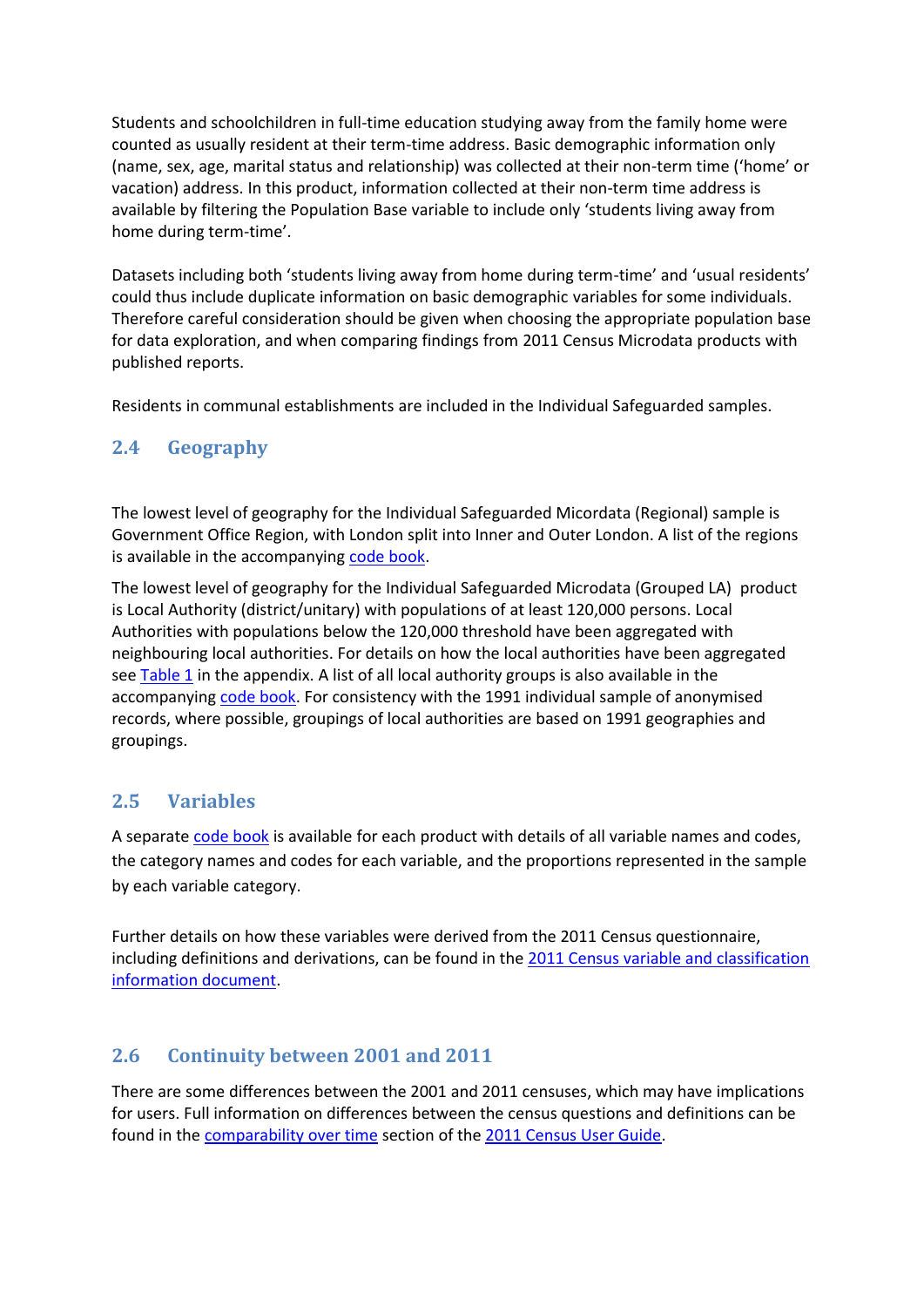Information on the 2001 Census Samples of Anonymised Records (SARS), the equivalent products to the 2011 Census Microdata, can be found on th[e UK Data Service website.](http://census.ukdataservice.ac.uk/use-data/guides/microdata.aspx)

## **3. How were the samples drawn?**

#### **3.1 Sample size**

The sample size was chosen to be consistent with statistical disclosure control considerations and user requirements. The number of records that are within the sample and unique within the census database was measured as a proportion of the number of records that are unique within the sample. The level for this proportion was set in order to determine sufficient uncertainty. The sample composition chosen will remain confidential, as was the case for the 2001 Census microdata.

#### **3.2 Stratification**

Stratification enables the characteristics of a sample to be proportionally representative of the population by dividing the population into strata based on key characteristics. Random samples taken from each stratum are then pooled to form the final sample.

The 2011 Census Microdata samples are stratified by census [output area](http://www.ons.gov.uk/ons/guide-method/census/2011/census-data/2011-census-prospectus/new-developments-for-2011-census-results/2011-census-geography/output-areas/index.html) within Local Authority. This method ensures good representation of data, the sample is more evenly spread, and is consistent with the user requirement for a multipurpose product that can be used for a wide variety of analyses. It also controls against extreme sample selection, ensuring for instance that an entire output area is not selected at random.

## **4. Confidentiality & Protection of Personal Data**

Preserving the confidentiality of personal information provided by the public on their census questionnaires remains a top priority for the census. (See more detail on [data confidentiality in](http://www.ons.gov.uk/ons/guide-method/census/2011/confidentiality/index.html)  [the 2011 Census outputs\)](http://www.ons.gov.uk/ons/guide-method/census/2011/confidentiality/index.html).

[Statistical disclosure control](http://www.ons.gov.uk/ons/guide-method/census/2011/census-data/2011-census-user-guide/quality-and-methods/methods/statistical-disclosure-control-methods/index.html) applied to 2011 Census data, including targeted record swapping and restriction of detail, additionally protects the attributes of individuals and ensures that there is always uncertainty surrounding any apparent attribute disclosure.

The Microdata Individual Safeguarded Samples contain a sample of five per cent of people and no personal identifiers (name, address, date of birth) have been included in any 2011 Census Microdata products. To further protect against risk of disclosure, this product is only available to users who have registered with the UK Data Service and who have agreed to the terms and conditions of the UK Data Service End User Licence.

## **5. How to gain access to a Safeguarded Microdata Sample**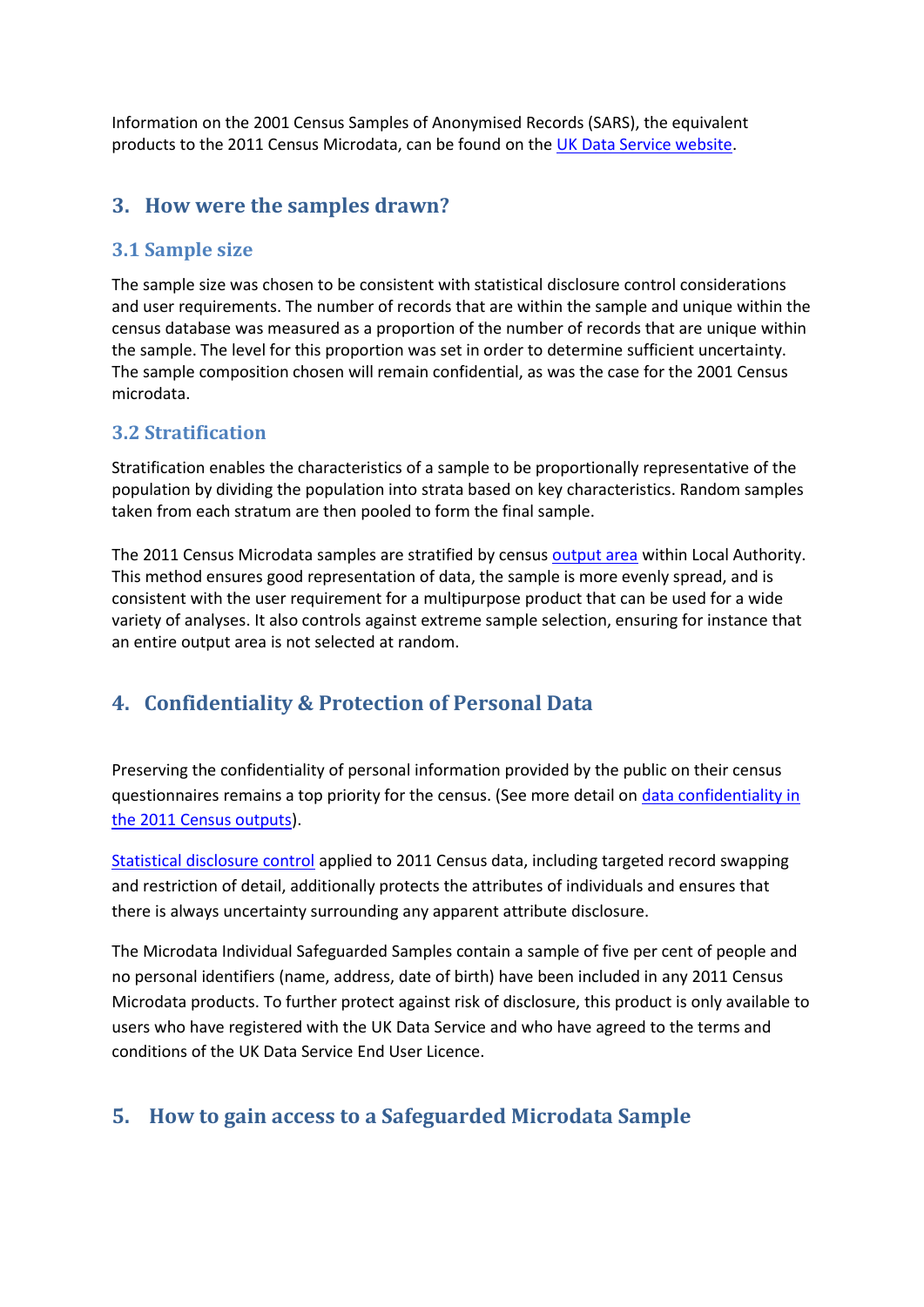Both Individual Safeguarded Samples are available via download from th[e UK Data Service.](http://www.ons.gov.uk/ons/external-links/census-2011/uk-data-service.html) Researchers wishing to use the UK Data Service will need to register and accept terms and conditions before accessing and downloading data.

All users must agree to the terms and conditions of the UK Data Service End User Licence before data can be accessed and downloaded.

Find out [how to register at the UK Data Service](http://www.ons.gov.uk/ons/external-links/census-2011/uk-data-service---how-to-access.html) .

## **6. Other Census products and getting more information**

Further information from the 2011 Census on output products already published or planned for publication in the future can be found on the [2011 Census website.](http://www.ons.gov.uk/ons/guide-method/census/2011/census-data/index.html)

For further information about census results please contact [Census Customer Services.](http://www.ons.gov.uk/ons/guide-method/census/2011/census-customer-services/index.html)

[Census ad hoc tables](http://www.ons.gov.uk/ons/guide-method/census/2011/census-data/2011-census-ad-hoc-tables/index.html) contain combinations of data that are not available in standard publications. They have been requested by the media or other user. Once created, ad hoc tables are published for all to use. Ad hoc tables will be constrained by the data that are available at each stage, by the similarity to what ONS plans to release, and by statistical disclosure control. Tables can be pre-ordered from [Census Customer Services.](http://www.ons.gov.uk/ons/guide-method/census/2011/census-customer-services/index.html)

#### **Census Customer Services**

Email: [census.customerservices@ons.gsi.gov.uk](mailto:census.customerservices@ons.gsi.gov.uk)

**tel:** +44 (0)1329 444972

**fax**: +44 (0)1633 652981

**minicom**: +44 (0)1329 444517

<span id="page-4-0"></span>Census Customer Services **ONS Titchfield** Fareham Hants PO15 5RR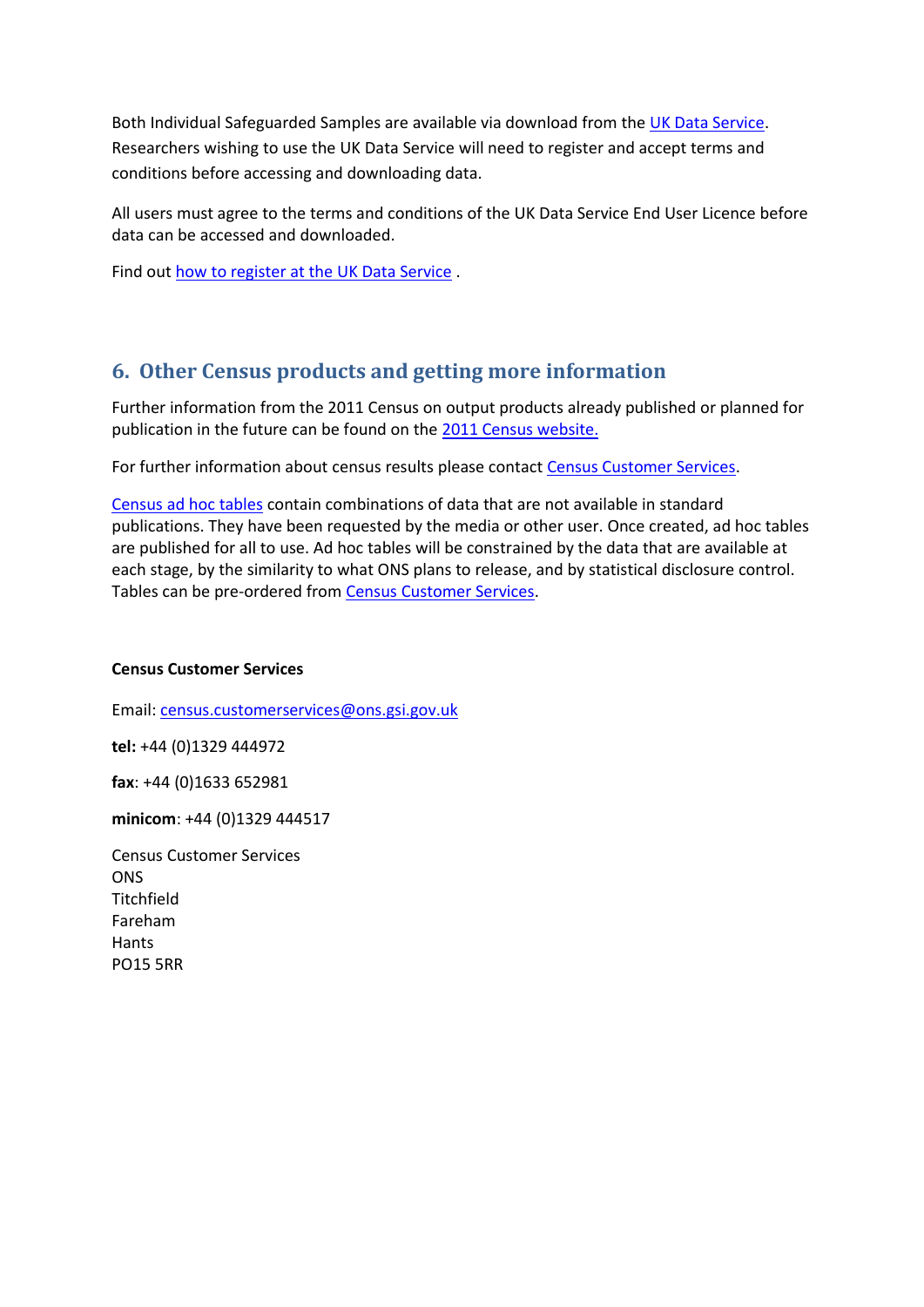## **7. Appendix**

**Table 1** Groupings of local authorities in the Microdata Individual Safeguarded Sample (Grouped LA).

| LA Group Number <sup>1</sup> | <b>Local Authority Name</b>         | Geography                     |
|------------------------------|-------------------------------------|-------------------------------|
| $\mathbf{1}$                 | Hartlepool                          | 2011 Local Authority          |
|                              | Stockton-on-Tees                    | 2011 Local Authority          |
| $\overline{2}$               | Middlesbrough                       | 2011 Local Authority          |
| 3                            | <b>Redcar and Cleveland</b>         | 2011 Local Authority          |
| 4                            | Chester-le-Street                   | 1991 Local Authority District |
|                              | Durham                              | 1991 Local Authority District |
| 5                            | Darlington                          | 1991 Local Authority District |
|                              | Teesdale                            | 1991 Local Authority District |
| 6                            | <b>Wear Valley</b>                  | 1991 Local Authority District |
|                              | Derwentside                         | 1991 Local Authority District |
| $\overline{7}$               | Easington                           | 1991 Local Authority District |
|                              | Sedgefield                          | 1991 Local Authority District |
| 8                            | Halton                              | 2011 Local Authority          |
| 9                            | Warrington                          | 2011 Local Authority          |
| 10                           | <b>Blackburn with Darwen</b>        | 2011 Local Authority          |
| 11                           | Blackpool                           | 2011 Local Authority          |
| 12                           | Kingston upon Hull                  | 2011 Local Authority          |
| 13                           | <b>East Riding of Yorkshire</b>     | 2011 Local Authority          |
| 14                           | North East Lincolnshire             | 2011 Local Authority          |
| 15                           | North Lincolnshire                  | 2011 Local Authority          |
| 16                           | York                                | 2011 Local Authority          |
|                              | Selby                               | 2011 Local Authority          |
| 17                           | Derby                               | 2011 Local Authority          |
| 18                           | Leicester                           | 2011 Local Authority          |
|                              | Rutland                             | 2011 Local Authority          |
| 19                           | Harborough                          | 2011 Local Authority          |
|                              | Melton                              | 2011 Local Authority          |
| 20                           | Nottingham                          | 2011 Local Authority          |
| 21                           | Herefordshire                       | 2011 Local Authority          |
| 22                           | <b>Telford and Wrekin</b>           | 2011 Local Authority          |
| 23                           | Stoke-on-Trent                      | 2011 Local Authority          |
| 24                           | <b>Bath and North East Somerset</b> | 2011 Local Authority          |
| 25                           | <b>Bristol</b>                      | 2011 Local Authority          |
| 26                           | North Somerset                      | 2011 Local Authority          |
| 27                           | South Gloucestershire               | 2011 Local Authority          |
| 28                           | Plymouth                            | 2011 Local Authority          |
| 29                           | Torbay                              | 2011 Local Authority          |
| 30                           | Bournemouth                         | 2011 Local Authority          |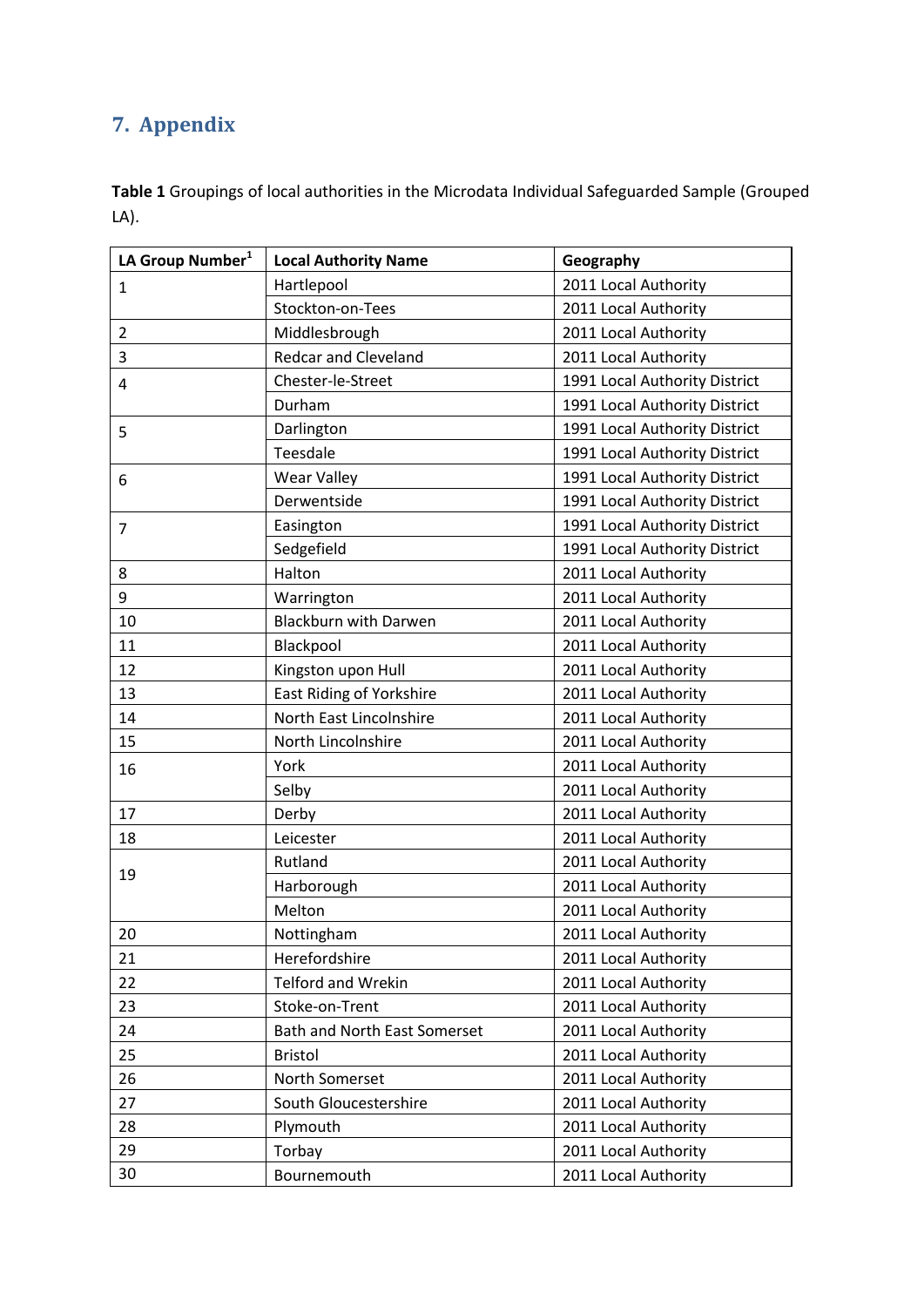| 31 | Poole                         | 2011 Local Authority          |
|----|-------------------------------|-------------------------------|
| 32 | Swindon                       | 2011 Local Authority          |
| 33 | Peterborough                  | 2011 Local Authority          |
| 34 | Luton                         | 2011 Local Authority          |
| 35 | Southend-on-Sea               | 2011 Local Authority          |
| 36 | Thurrock                      | 2011 Local Authority          |
| 37 | Medway                        | 2011 Local Authority          |
| 38 | <b>Bracknell Forest</b>       | 2011 Local Authority          |
|    | Slough                        | 2011 Local Authority          |
| 39 | West Berkshire                | 2011 Local Authority          |
| 40 | Reading                       | 2011 Local Authority          |
| 41 | <b>Windsor and Maidenhead</b> | 2011 Local Authority          |
| 42 | Wokingham                     | 2011 Local Authority          |
| 43 | Milton Keynes                 | 2011 Local Authority          |
| 44 | <b>Brighton and Hove</b>      | 2011 Local Authority          |
| 45 | Portsmouth                    | 2011 Local Authority          |
| 46 | Southampton                   | 2011 Local Authority          |
| 47 | Isle of Wight                 | 2011 Local Authority          |
|    | Alnwick                       | 1991 Local Authority District |
|    | Berwick-upon-Tweed            | 1991 Local Authority District |
| 48 | Castle Morpeth                | 1991 Local Authority District |
|    | Tynedale                      | 1991 Local Authority District |
|    | <b>Blyth Valley</b>           | 1991 Local Authority District |
| 49 | Wansbeck                      | 1991 Local Authority District |
| 50 | Chester                       | 1991 Local Authority District |
|    | Ellesmere Port & Neston       | 1991 Local Authority District |
| 51 | Vale Royal                    | 1991 Local Authority District |
| 52 | Congleton                     | 1991 Local Authority District |
|    | Crewe & Nantwich              | 1991 Local Authority District |
| 53 | Macclesfield                  | 1991 Local Authority District |
| 54 | Bridgnorth                    | 1991 Local Authority District |
|    | Shrewsbury and Atcham         | 1991 Local Authority District |
| 55 | North Shropshire              | 1991 Local Authority District |
|    | South Shropshire              | 1991 Local Authority District |
|    | Oswestry                      | 1991 Local Authority District |
|    | North Cornwall                | 1991 Local Authority District |
| 56 | Caradon                       | 1991 Local Authority District |
| 57 | Carrick                       | 1991 Local Authority District |
|    | Restormel                     | 1991 Local Authority District |
| 58 | Penwith                       | 1991 Local Authority District |
|    | Kerrier                       | 1991 Local Authority District |
|    | Isles of Scilly               | 2011 Local Authority          |
| 59 | Kennet                        | 1991 Local Authority District |
|    | Salisbury                     | 1991 Local Authority District |
| 60 | North Wiltshire               | 1991 Local Authority District |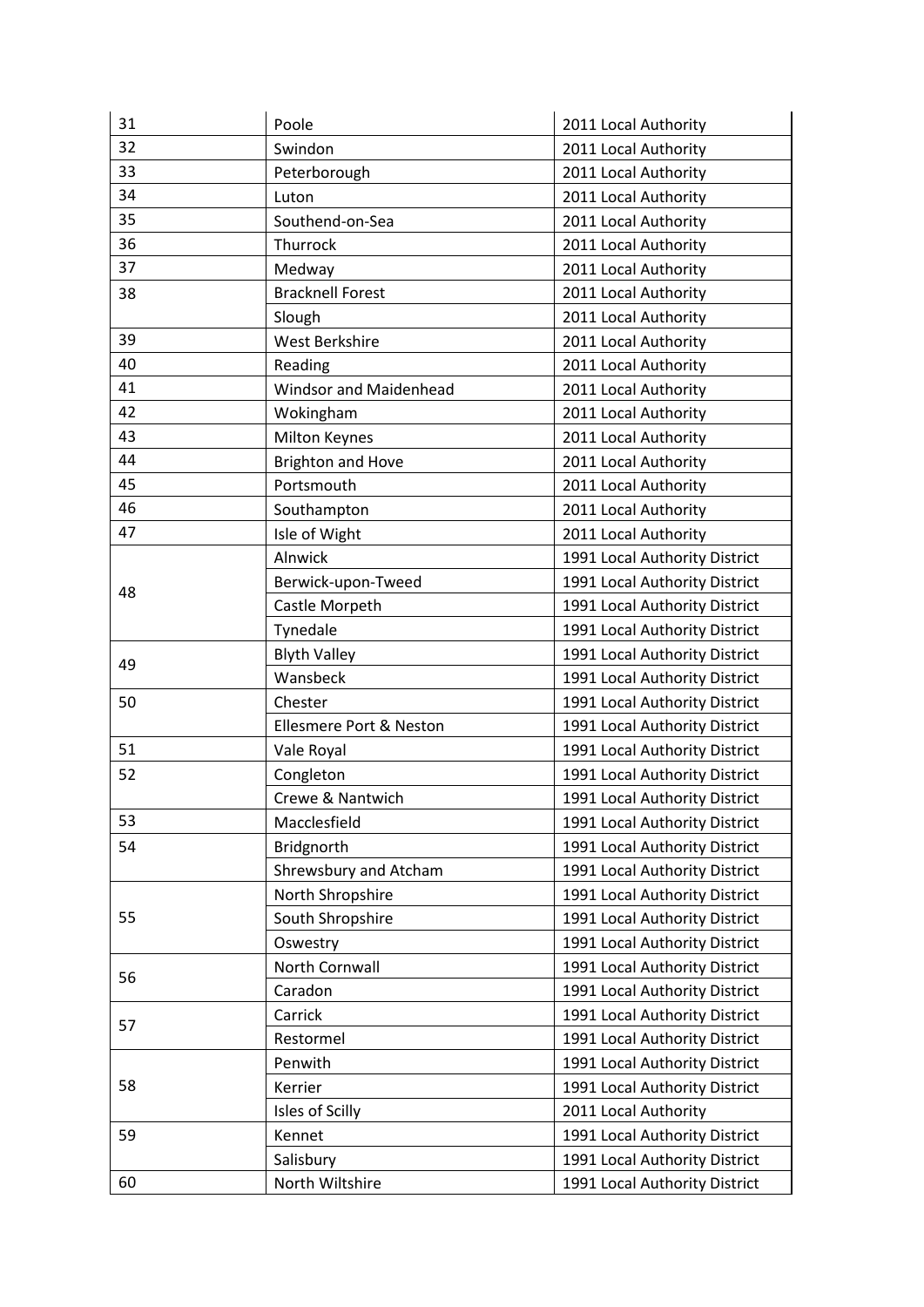| 61 | West Wiltshire               | 1991 Local Authority District |
|----|------------------------------|-------------------------------|
| 62 | <b>Bedford</b>               | 2011 Local Authority          |
| 63 | <b>Central Bedfordshire</b>  | 2011 Local Authority          |
| 64 | Aylesbury Vale               | 2011 Local Authority          |
| 65 | Chiltern                     | 2011 Local Authority          |
|    | South Bucks                  | 2011 Local Authority          |
| 66 | Wycombe                      | 2011 Local Authority          |
| 67 | Cambridge                    | 2011 Local Authority          |
|    | East Cambridgeshire          | 2011 Local Authority          |
| 68 | Fenland                      | 2011 Local Authority          |
| 69 | Huntingdonshire              | 2011 Local Authority          |
| 70 | South Cambridgeshire         | 2011 Local Authority          |
| 71 | Allerdale                    | 2011 Local Authority          |
|    | Carlisle                     | 2011 Local Authority          |
| 72 | Barrow-in-Furness            | 2011 Local Authority          |
|    | Copeland                     | 2011 Local Authority          |
| 73 | Eden                         | 2011 Local Authority          |
|    | South Lakeland               | 2011 Local Authority          |
| 74 | Amber Valley                 | 2011 Local Authority          |
|    | North East Derbyshire        | 2011 Local Authority          |
| 75 | <b>Bolsover</b>              | 2011 Local Authority          |
|    | Chesterfield                 | 2011 Local Authority          |
| 76 | <b>Derbyshire Dales</b>      | 2011 Local Authority          |
|    | <b>High Peak</b>             | 2011 Local Authority          |
| 77 | Erewash                      | 2011 Local Authority          |
|    | South Derbyshire             | 2011 Local Authority          |
| 78 | East Devon                   | 2011 Local Authority          |
|    | Mid Devon                    | 2011 Local Authority          |
| 79 | Exeter                       | 2011 Local Authority          |
| 80 | North Devon                  | 2011 Local Authority          |
|    | Torridge                     | 2011 Local Authority          |
| 81 | South Hams                   | 2011 Local Authority          |
|    | West Devon                   | 2011 Local Authority          |
| 82 | Teignbridge                  | 2011 Local Authority          |
|    | Christchurch                 | 2011 Local Authority          |
| 83 | East Dorset                  | 2011 Local Authority          |
|    | Purbeck                      | 2011 Local Authority          |
| 84 | North Dorset                 | 2011 Local Authority          |
|    | <b>West Dorset</b>           | 2011 Local Authority          |
|    | <b>Weymouth and Portland</b> | 2011 Local Authority          |
| 85 | Eastbourne                   | 2011 Local Authority          |
|    | Lewes                        | 2011 Local Authority          |
| 86 | Hastings                     | 2011 Local Authority          |
|    | Rother                       | 2011 Local Authority          |
| 87 | Wealden                      | 2011 Local Authority          |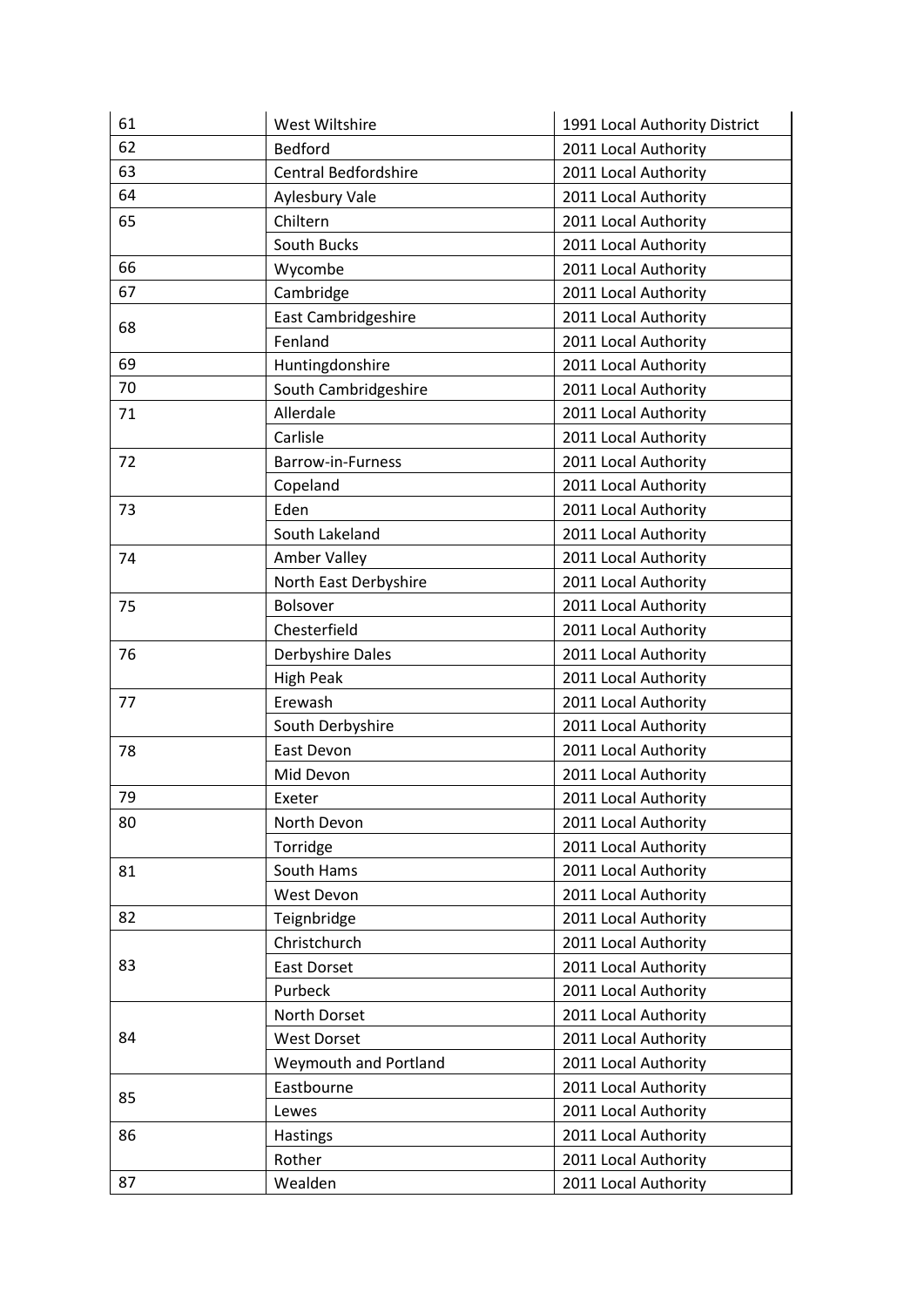| 88  | Basildon                     | 2011 Local Authority |
|-----|------------------------------|----------------------|
| 89  | <b>Braintree</b>             | 2011 Local Authority |
|     | <b>Uttlesford</b>            | 2011 Local Authority |
| 90  | Brentwood                    | 2011 Local Authority |
|     | Harlow                       | 2011 Local Authority |
|     | Castle Point                 | 2011 Local Authority |
| 91  | Maldon                       | 2011 Local Authority |
|     | Rochford                     | 2011 Local Authority |
| 92  | Chelmsford                   | 2011 Local Authority |
| 93  | Colchester                   | 2011 Local Authority |
| 94  | <b>Epping Forest</b>         | 2011 Local Authority |
| 95  | Tendring                     | 2011 Local Authority |
| 96  | Cheltenham                   | 2011 Local Authority |
|     | Cotswold                     | 2011 Local Authority |
| 97  | Forest of Dean               | 2011 Local Authority |
|     | Stroud                       | 2011 Local Authority |
| 98  | Gloucester                   | 2011 Local Authority |
|     | Tewkesbury                   | 2011 Local Authority |
| 99  | <b>Basingstoke and Deane</b> | 2011 Local Authority |
| 100 | East Hampshire               | 2011 Local Authority |
|     | Havant                       | 2011 Local Authority |
| 101 | Eastleigh                    | 2011 Local Authority |
| 102 | Fareham                      | 2011 Local Authority |
|     | Gosport                      | 2011 Local Authority |
| 103 | Hart                         | 2011 Local Authority |
|     | Rushmoor                     | 2011 Local Authority |
| 104 | <b>New Forest</b>            | 2011 Local Authority |
| 105 | <b>Test Valley</b>           | 2011 Local Authority |
|     | Winchester                   | 2011 Local Authority |
| 106 | Broxbourne                   | 2011 Local Authority |
|     | East Hertfordshire           | 2011 Local Authority |
| 107 | Dacorum                      | 2011 Local Authority |
| 108 | Hertsmere                    | 2011 Local Authority |
|     | Welwyn Hatfield              | 2011 Local Authority |
| 109 | North Hertfordshire          | 2011 Local Authority |
|     | Stevenage                    | 2011 Local Authority |
| 110 | St Albans                    | 2011 Local Authority |
| 111 | <b>Three Rivers</b>          | 2011 Local Authority |
|     | Watford                      | 2011 Local Authority |
| 112 | Ashford                      | 2011 Local Authority |
|     | Tunbridge Wells              | 2011 Local Authority |
| 113 | Canterbury                   | 2011 Local Authority |
| 114 | Dartford                     | 2011 Local Authority |
|     | Gravesham                    | 2011 Local Authority |
| 115 | Dover                        | 2011 Local Authority |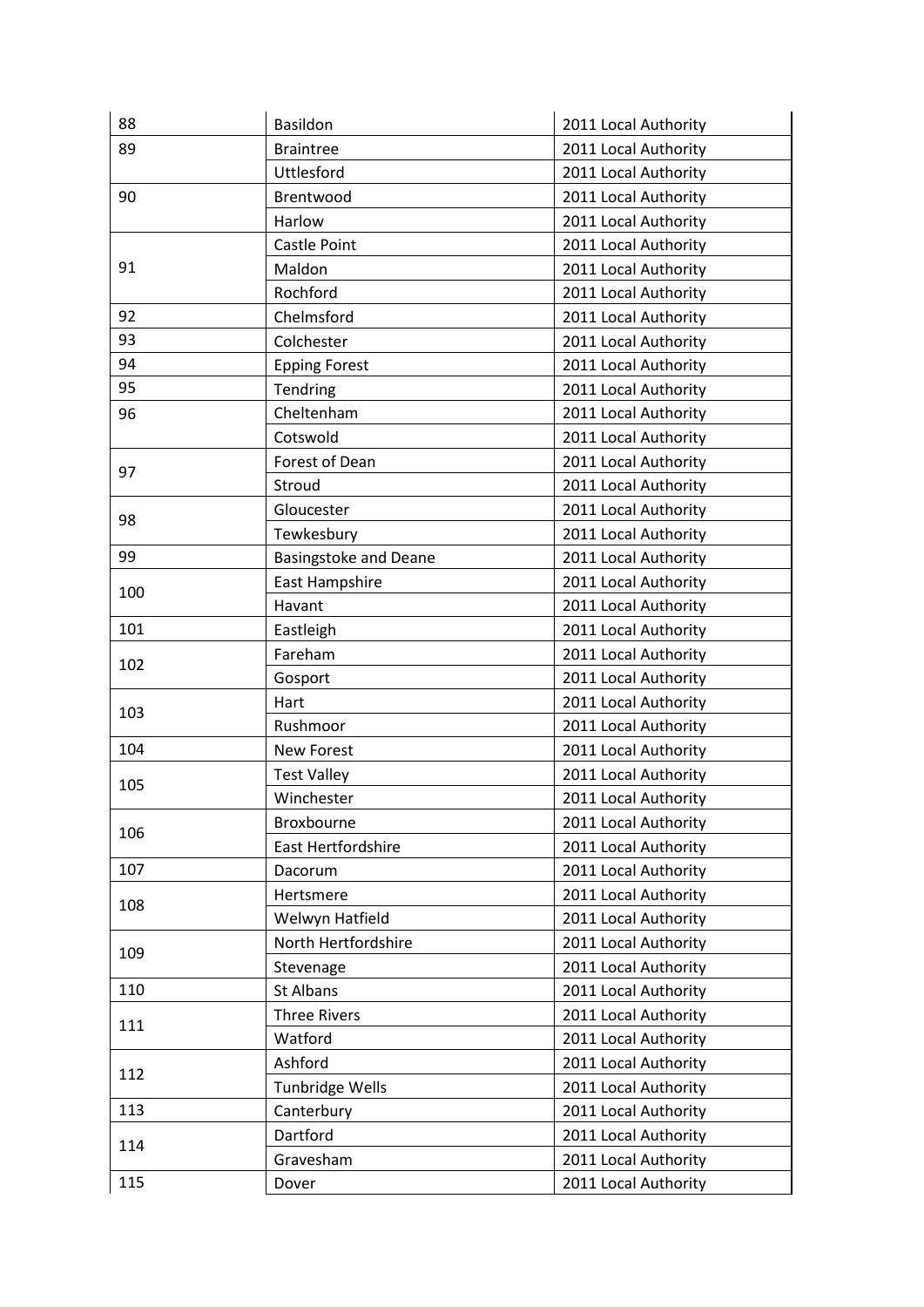|     | Shepway                      | 2011 Local Authority |
|-----|------------------------------|----------------------|
| 116 | Maidstone                    | 2011 Local Authority |
| 117 | Sevenoaks                    | 2011 Local Authority |
|     | <b>Tonbridge and Malling</b> | 2011 Local Authority |
| 118 | Swale                        | 2011 Local Authority |
| 119 | Thanet                       | 2011 Local Authority |
| 120 | <b>Burnley</b>               | 2011 Local Authority |
|     | Pendle                       | 2011 Local Authority |
| 121 | Chorley                      | 2011 Local Authority |
|     | <b>West Lancashire</b>       | 2011 Local Authority |
| 122 | Fylde                        | 2011 Local Authority |
|     | Wyre                         | 2011 Local Authority |
| 123 | Hyndburn                     | 2011 Local Authority |
|     | Rossendale                   | 2011 Local Authority |
| 124 | Lancaster                    | 2011 Local Authority |
| 125 | Preston                      | 2011 Local Authority |
| 126 | <b>Ribble Valley</b>         | 2011 Local Authority |
|     | South Ribble                 | 2011 Local Authority |
| 127 | Blaby                        | 2011 Local Authority |
|     | Oadby and Wigston            | 2011 Local Authority |
| 128 | Charnwood                    | 2011 Local Authority |
| 129 | Hinckley and Bosworth        | 2011 Local Authority |
|     | North West Leicestershire    | 2011 Local Authority |
| 130 | <b>Boston</b>                | 2011 Local Authority |
|     | South Holland                | 2011 Local Authority |
| 131 | East Lindsey                 | 2011 Local Authority |
| 132 | Lincoln                      | 2011 Local Authority |
|     | <b>West Lindsey</b>          | 2011 Local Authority |
| 133 | North Kesteven               | 2011 Local Authority |
|     | South Kesteven               | 2011 Local Authority |
| 134 | <b>Breckland</b>             | 2011 Local Authority |
| 135 | <b>Broadland</b>             | 2011 Local Authority |
| 136 | <b>Great Yarmouth</b>        | 2011 Local Authority |
|     | North Norfolk                | 2011 Local Authority |
| 137 | King's Lynn and West Norfolk | 2011 Local Authority |
| 138 | Norwich                      | 2011 Local Authority |
| 139 | South Norfolk                | 2011 Local Authority |
| 140 | Corby                        | 2011 Local Authority |
|     | Kettering                    | 2011 Local Authority |
| 141 | Daventry                     | 2011 Local Authority |
|     | South Northamptonshire       | 2011 Local Authority |
| 142 | East Northamptonshire        | 2011 Local Authority |
|     | Wellingborough               | 2011 Local Authority |
| 143 | Northampton                  | 2011 Local Authority |
| 144 | Craven                       | 2011 Local Authority |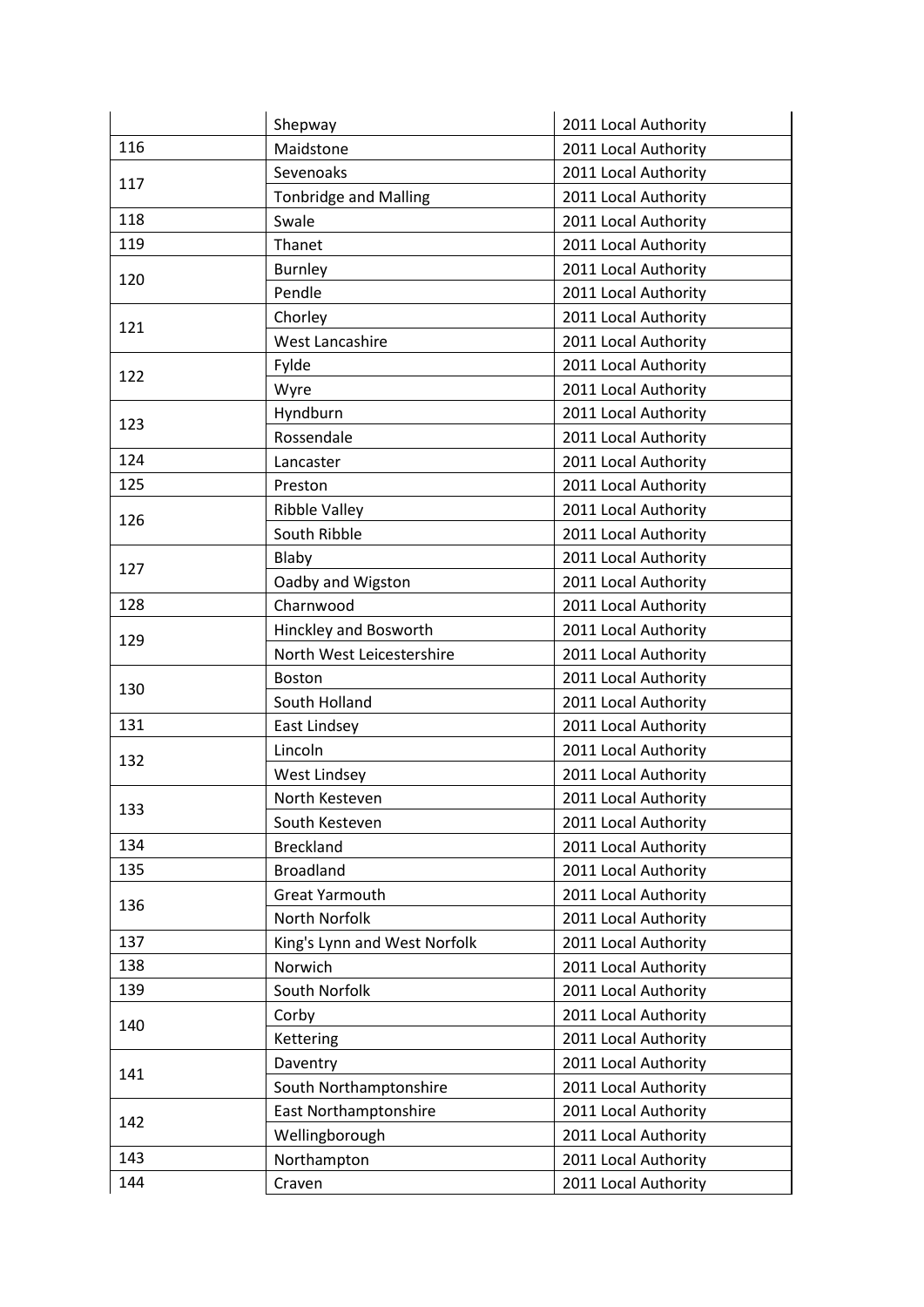|     | Hambleton                      | 2011 Local Authority |
|-----|--------------------------------|----------------------|
|     | Richmondshire                  | 2011 Local Authority |
| 145 | Harrogate                      | 2011 Local Authority |
| 146 | Ryedale                        | 2011 Local Authority |
|     | Scarborough                    | 2011 Local Authority |
| 147 | Ashfield                       | 2011 Local Authority |
|     | Mansfield                      | 2011 Local Authority |
| 148 | Bassetlaw                      | 2011 Local Authority |
|     | Newark and Sherwood            | 2011 Local Authority |
|     | <b>Broxtowe</b>                | 2011 Local Authority |
| 149 | Gedling                        | 2011 Local Authority |
|     | Rushcliffe                     | 2011 Local Authority |
| 150 | Cherwell                       | 2011 Local Authority |
| 151 | Oxford                         | 2011 Local Authority |
| 152 | South Oxfordshire              | 2011 Local Authority |
| 153 | Vale of White Horse            | 2011 Local Authority |
|     | West Oxfordshire               | 2011 Local Authority |
| 154 | Mendip                         | 2011 Local Authority |
|     | Sedgemoor                      | 2011 Local Authority |
| 155 | South Somerset                 | 2011 Local Authority |
| 156 | <b>Taunton Deane</b>           | 2011 Local Authority |
|     | <b>West Somerset</b>           | 2011 Local Authority |
| 157 | Cannock Chase                  | 2011 Local Authority |
|     | South Staffordshire            | 2011 Local Authority |
| 158 | <b>East Staffordshire</b>      | 2011 Local Authority |
|     | <b>Staffordshire Moorlands</b> | 2011 Local Authority |
| 159 | Lichfield                      | 2011 Local Authority |
|     | Tamworth                       | 2011 Local Authority |
| 160 | Newcastle-under-Lyme           | 2011 Local Authority |
| 161 | Stafford                       | 2011 Local Authority |
| 162 | Babergh                        | 2011 Local Authority |
|     | Ipswich                        | 2011 Local Authority |
|     | Forest Heath                   | 2011 Local Authority |
| 163 | Mid Suffolk                    | 2011 Local Authority |
|     | St Edmundsbury                 | 2011 Local Authority |
| 164 | <b>Suffolk Coastal</b>         | 2011 Local Authority |
|     | Waveney                        | 2011 Local Authority |
| 165 | Elmbridge                      | 2011 Local Authority |
|     | Epsom and Ewell                | 2011 Local Authority |
| 166 | Guildford                      | 2011 Local Authority |
| 167 | Mole Valley                    | 2011 Local Authority |
|     | Waverley                       | 2011 Local Authority |
| 168 | Reigate and Banstead           | 2011 Local Authority |
|     | Tandridge                      | 2011 Local Authority |
| 169 | Runnymede                      | 2011 Local Authority |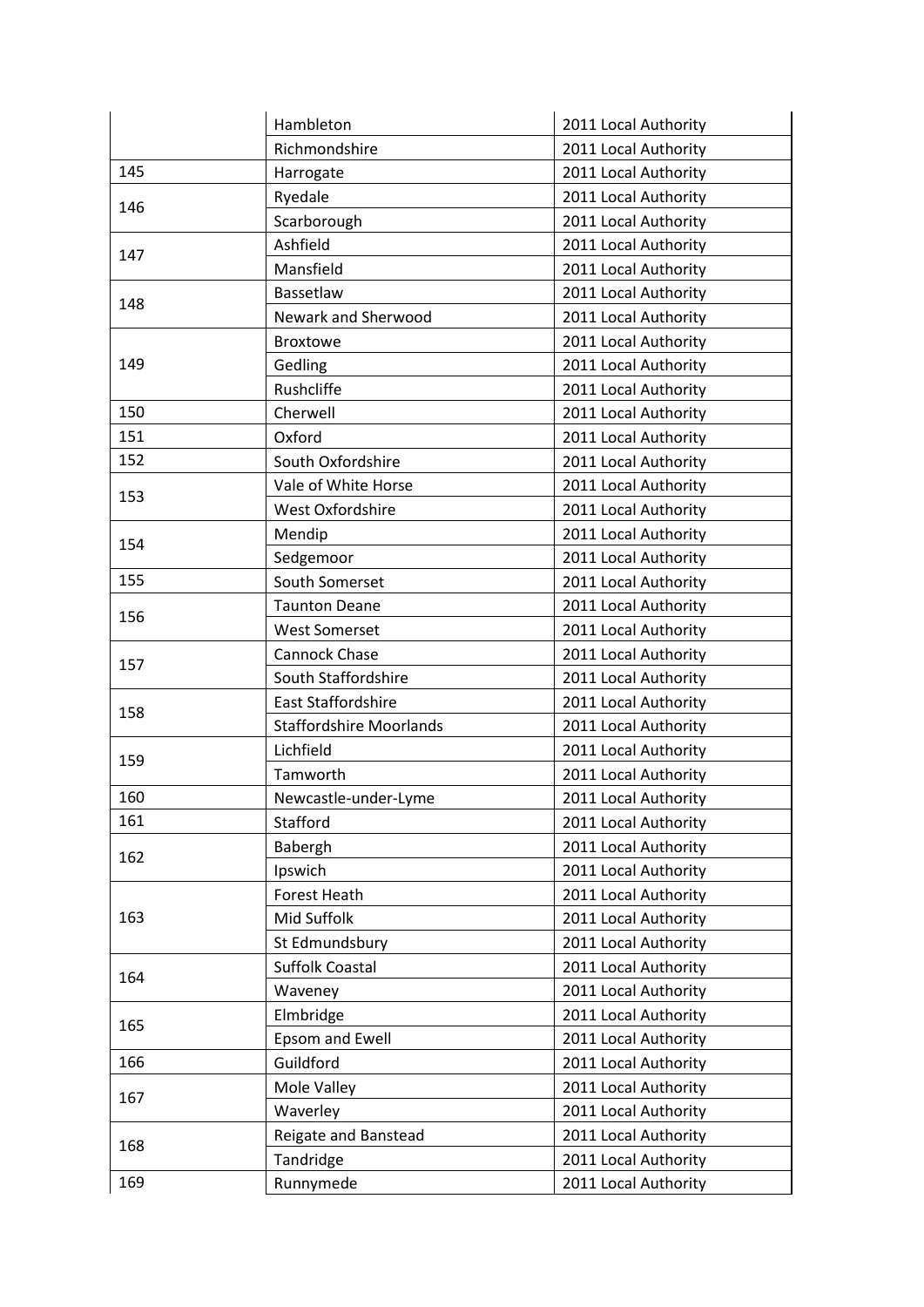|     | Spelthorne            | 2011 Local Authority |
|-----|-----------------------|----------------------|
| 170 | <b>Surrey Heath</b>   | 2011 Local Authority |
|     | Woking                | 2011 Local Authority |
| 171 | North Warwickshire    | 2011 Local Authority |
|     | Rugby                 | 2011 Local Authority |
| 172 | Nuneaton and Bedworth | 2011 Local Authority |
| 173 | Stratford-on-Avon     | 2011 Local Authority |
| 174 | Warwick               | 2011 Local Authority |
| 175 | Adur                  | 2011 Local Authority |
|     | Worthing              | 2011 Local Authority |
| 176 | Arun                  | 2011 Local Authority |
| 177 | Chichester            | 2011 Local Authority |
|     | Horsham               | 2011 Local Authority |
| 178 | Crawley               | 2011 Local Authority |
|     | <b>Mid Sussex</b>     | 2011 Local Authority |
| 179 | Bromsgrove            | 2011 Local Authority |
|     | <b>Wyre Forest</b>    | 2011 Local Authority |
| 180 | <b>Malvern Hills</b>  | 2011 Local Authority |
|     | Worcester             | 2011 Local Authority |
| 181 | Redditch              | 2011 Local Authority |
|     | Wychavon              | 2011 Local Authority |
| 182 | <b>Bolton</b>         | 2011 Local Authority |
| 183 | Bury                  | 2011 Local Authority |
| 184 | Manchester            | 2011 Local Authority |
| 185 | Oldham                | 2011 Local Authority |
| 186 | Rochdale              | 2011 Local Authority |
| 187 | Salford               | 2011 Local Authority |
| 188 | Stockport             | 2011 Local Authority |
| 189 | Tameside              | 2011 Local Authority |
| 190 | <b>Trafford</b>       | 2011 Local Authority |
| 191 | Wigan                 | 2011 Local Authority |
| 192 | Knowsley              | 2011 Local Authority |
| 193 | Liverpool             | 2011 Local Authority |
| 194 | St. Helens            | 2011 Local Authority |
| 195 | Sefton                | 2011 Local Authority |
| 196 | Wirral                | 2011 Local Authority |
| 197 | Barnsley              | 2011 Local Authority |
| 198 | Doncaster             | 2011 Local Authority |
| 199 | Rotherham             | 2011 Local Authority |
| 200 | Sheffield             | 2011 Local Authority |
| 201 | Gateshead             | 2011 Local Authority |
| 202 | Newcastle upon Tyne   | 2011 Local Authority |
| 203 | North Tyneside        | 2011 Local Authority |
| 204 | South Tyneside        | 2011 Local Authority |
| 205 | Sunderland            | 2011 Local Authority |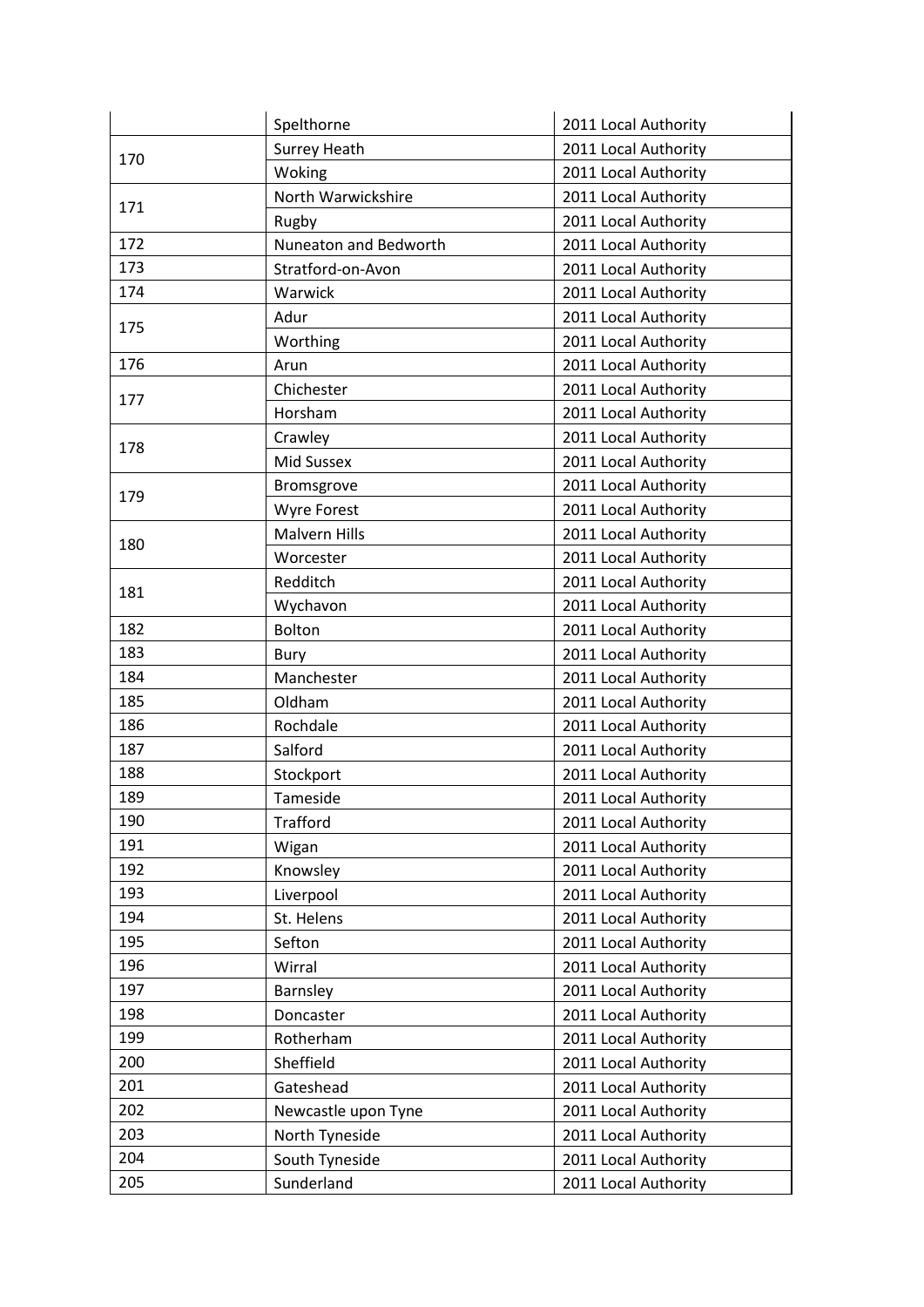| 206 | Birmingham                  | 2011 Local Authority |
|-----|-----------------------------|----------------------|
| 207 | Coventry                    | 2011 Local Authority |
| 208 | Dudley                      | 2011 Local Authority |
| 209 | Sandwell                    | 2011 Local Authority |
| 210 | Solihull                    | 2011 Local Authority |
| 211 | Walsall                     | 2011 Local Authority |
| 212 | Wolverhampton               | 2011 Local Authority |
| 213 | <b>Bradford</b>             | 2011 Local Authority |
| 214 | Calderdale                  | 2011 Local Authority |
| 215 | <b>Kirklees</b>             | 2011 Local Authority |
| 216 | Leeds                       | 2011 Local Authority |
| 217 | Wakefield                   | 2011 Local Authority |
| 218 | City of London              | 2011 Local Authority |
|     | Westminster                 | 2011 Local Authority |
| 219 | <b>Barking and Dagenham</b> | 2011 Local Authority |
| 220 | Barnet                      | 2011 Local Authority |
| 221 | Bexley                      | 2011 Local Authority |
| 222 | <b>Brent</b>                | 2011 Local Authority |
| 223 | <b>Bromley</b>              | 2011 Local Authority |
| 224 | Camden                      | 2011 Local Authority |
| 225 | Croydon                     | 2011 Local Authority |
| 226 | Ealing                      | 2011 Local Authority |
| 227 | Enfield                     | 2011 Local Authority |
| 228 | Greenwich                   | 2011 Local Authority |
| 229 | Hackney                     | 2011 Local Authority |
| 230 | Hammersmith and Fulham      | 2011 Local Authority |
| 231 | Haringey                    | 2011 Local Authority |
| 232 | Harrow                      | 2011 Local Authority |
| 233 | Havering                    | 2011 Local Authority |
| 234 | Hillingdon                  | 2011 Local Authority |
| 235 | Hounslow                    | 2011 Local Authority |
| 236 | Islington                   | 2011 Local Authority |
| 237 | Kensington and Chelsea      | 2011 Local Authority |
| 238 | Kingston upon Thames        | 2011 Local Authority |
| 239 | Lambeth                     | 2011 Local Authority |
| 240 | Lewisham                    | 2011 Local Authority |
| 241 | Merton                      | 2011 Local Authority |
| 242 | Newham                      | 2011 Local Authority |
| 243 | Redbridge                   | 2011 Local Authority |
| 244 | Richmond upon Thames        | 2011 Local Authority |
| 245 | Southwark                   | 2011 Local Authority |
| 246 | Sutton                      | 2011 Local Authority |
| 247 | <b>Tower Hamlets</b>        | 2011 Local Authority |
| 248 | <b>Waltham Forest</b>       | 2011 Local Authority |
| 249 | Wandsworth                  | 2011 Local Authority |